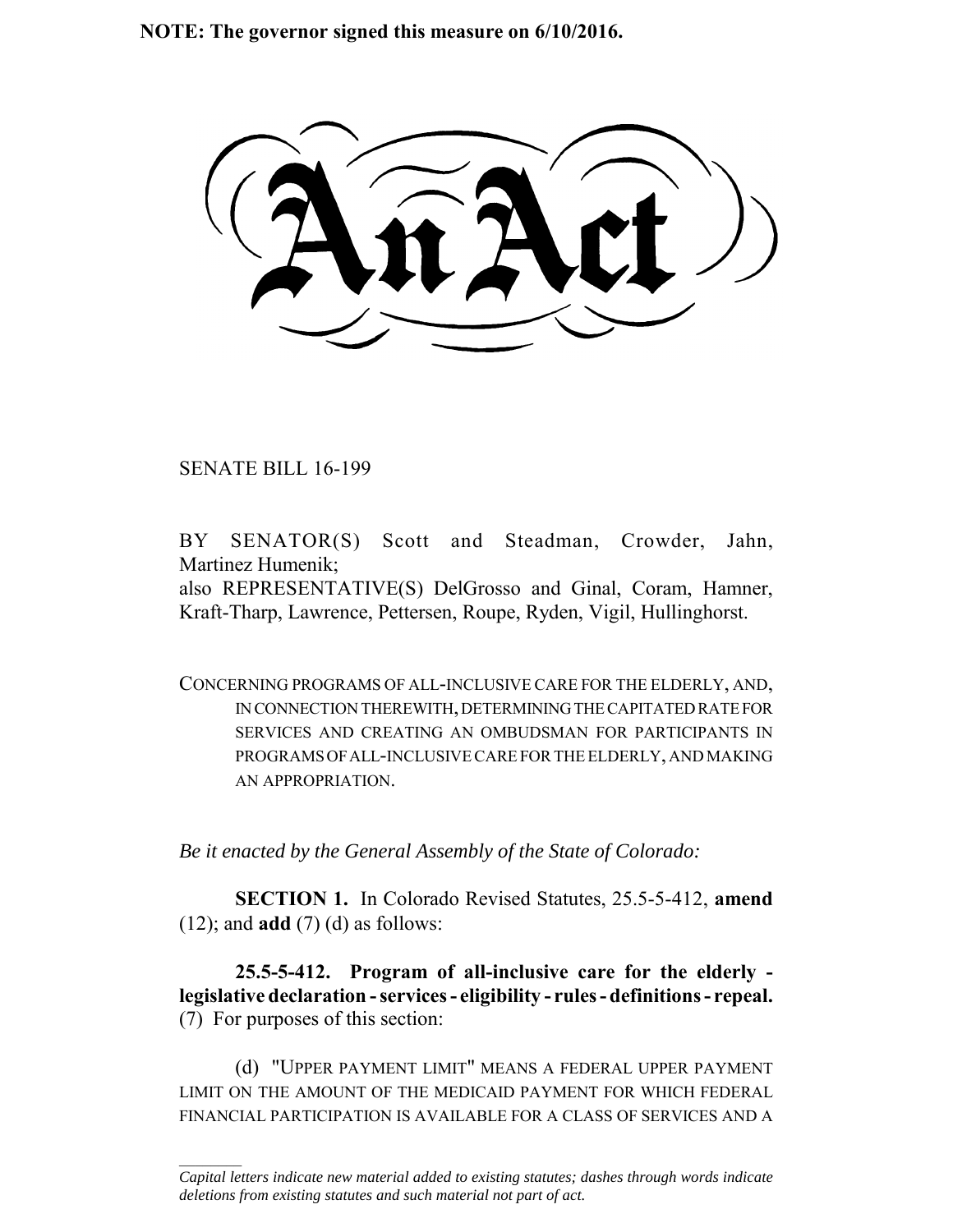CLASS OF HEALTH CARE PROVIDERS, AS SPECIFIED IN 42 CFR 447.

(12) (a) The general assembly shall make appropriations to the state department to fund services under this section provided at a monthly capitated rate. The state department shall annually renegotiate a monthly capitated rate for the contracted services.

(b) Repealed.

(c) THE MONTHLY CAPITATED RATE NEGOTIATED WITH THE STATE DEPARTMENT SHALL BE INCLUDED IN THE CONTRACT WITH THE PACE ORGANIZATION AND MUST BE BASED UPON A PROSPECTIVE MONTHLY CAPITATION PAYMENT TO A PACE ORGANIZATION FOR A MEDICAID PARTICIPANT ENROLLED IN A PACE PROGRAM THAT IS LESS THAN WHAT WOULD OTHERWISE HAVE BEEN PAID UNDER THE STATE MEDICAID PLAN IF THE PARTICIPANT WERE NOT ENROLLED IN THE PACE PROGRAM.

(d) (I) THE STATE DEPARTMENT, WITH THE PARTICIPATION OF COLORADO PACE ORGANIZATIONS, SHALL DEVELOP AN ACTUARIALLY SOUND UPPER PAYMENT LIMIT METHODOLOGY THAT COMPLIES WITH FEDERAL LAW RELATING TO PACE ORGANIZATIONS AND ADDRESSES A PACE-COMPARABLE POPULATION AND EMPLOYS FUNCTIONAL, DIAGNOSTIC, AND OTHER INFORMATION ON THE PACE POPULATION AND ITS SERVICE USE AND COST CHARACTERISTICS. THE STATE DEPARTMENT SHALL CONTRACT WITH AN ACTUARY THAT HAS EXPERIENCE WITH THE METHODS DESCRIBED IN THIS PARAGRAPH (d).

(II) FOR PURPOSES OF COMPUTING THE UPPER PAYMENT LIMIT, THE STATE DEPARTMENT SHALL PROVIDE TO THE CONTRACTED ACTUARY STATE LONG-TERM CARE OPTIONS DATA DESCRIBING THE HEALTH CHARACTERISTICS, FUNCTIONAL ACUITY, AND LONG-TERM SERVICES AND SUPPORTS NEEDS OF THE PACE-COMPARABLE POPULATION, AS WELL AS RELEVANT MEDICARE AND MEDICAID CLAIMS, COST, UTILIZATION, AND VITAL STATISTICS DATA NECESSARY FOR THE COMPUTATION. THE UPPER PAYMENT LIMIT METHODOLOGY MUST APPLY GRADE OF MEMBERSHIP METHODS TO CHARACTERIZE THE HEALTH DEFICIT STRUCTURE OF LONG-TERM SERVICES AND SUPPORTS POPULATIONS, DEMONSTRATING AN EMPIRICAL UPPER PAYMENT LIMIT.

(III) NOTWITHSTANDING THE PROVISIONS OF THIS PARAGRAPH (d)

## PAGE 2-SENATE BILL 16-199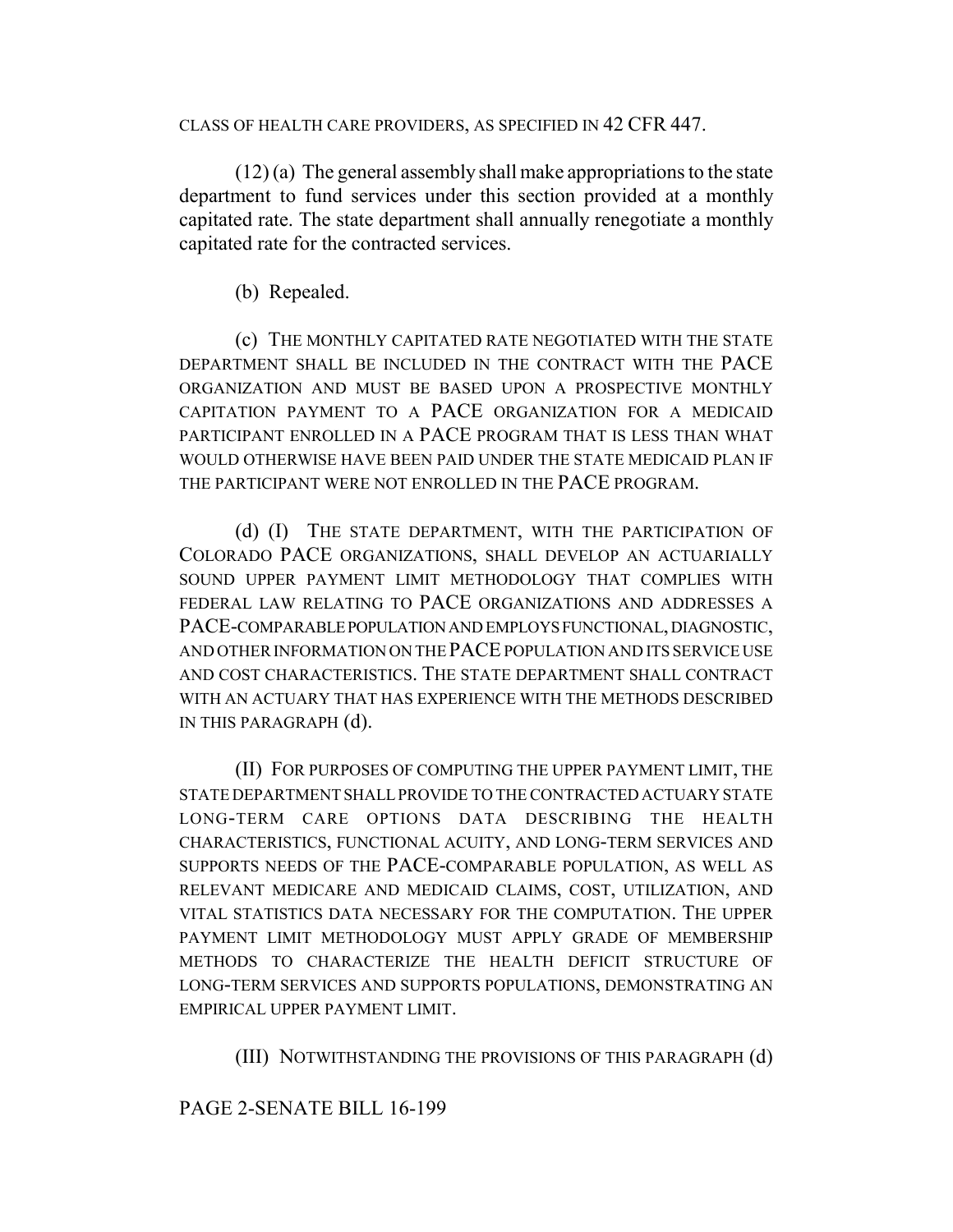TO THE CONTRARY, THE STATE DEPARTMENT SHALL NOT BE REQUIRED TO DEVELOP AN UPPER PAYMENT LIMIT METHODOLOGY PURSUANT TO THIS PARAGRAPH (d) OR COMPLY WITH THE REQUIREMENTS OF SUBPARAGRAPH (I) OF PARAGRAPH (e) OF THIS SUBSECTION (12) IF THE STATE DEPARTMENT DOES NOT RECEIVE SUFFICIENT GIFTS, GRANTS, AND DONATIONS TO FUND THE CONTRACT FOR ACTUARIAL SERVICES PURSUANT TO SUBPARAGRAPH (I) OF THIS PARAGRAPH (d).

(e) (I) CONTINGENT UPON ANY NECESSARY FEDERAL APPROVAL, UNTIL THE UPPER PAYMENT LIMIT METHODOLOGY IS DEVELOPED PURSUANT TO PARAGRAPH (d) OF THIS SUBSECTION (12) AND ADOPTED IN STATE BOARD RULES, THE PERCENTAGE OF THE UPPER PAYMENT LIMIT USED TO CALCULATE THE MONTHLY CAPITATED RATE SHALL NOT BE LESS THAN THE PERCENTAGE NEGOTIATED BY THE STATE DEPARTMENT WITH THE PACE ORGANIZATIONS FOR THE 2016-17 STATE FISCAL YEAR.

(II) THIS PARAGRAPH (e) IS REPEALED, EFFECTIVE JULY 1 OF THE YEAR FOLLOWING THE YEAR IN WHICH THE EXECUTIVE DIRECTOR NOTIFIES THE REVISOR OF STATUTES THAT THE STATE BOARD HAS ADOPTED RULES RELATING TO THE UPPER PAYMENT LIMIT METHODOLOGY DEVELOPED PURSUANT TO PARAGRAPH (d) OF THIS SUBSECTION (12).

**SECTION 2.** In Colorado Revised Statutes, 26-11.5-102, **amend** (2) as follows:

**26-11.5-102. Legislative declaration.** (2) The general assembly finds, determines, and declares that it is the public policy of this state to encourage community contact and involvement with patients, residents, and clients of long-term care facilities AND PACE PROGRAMS.

**SECTION 3.** In Colorado Revised Statutes, 26-11.5-103, **add** (5.3), (5.5), and (8) as follows:

**26-11.5-103. Definitions.** As used in this article, unless the context otherwise requires:

(5.3) "PACE" MEANS A NONPROFIT OR FOR-PROFIT PROGRAM OF ALL-INCLUSIVE CARE FOR THE ELDERLY OPERATED PURSUANT TO SECTION 25.5-5-412, C.R.S.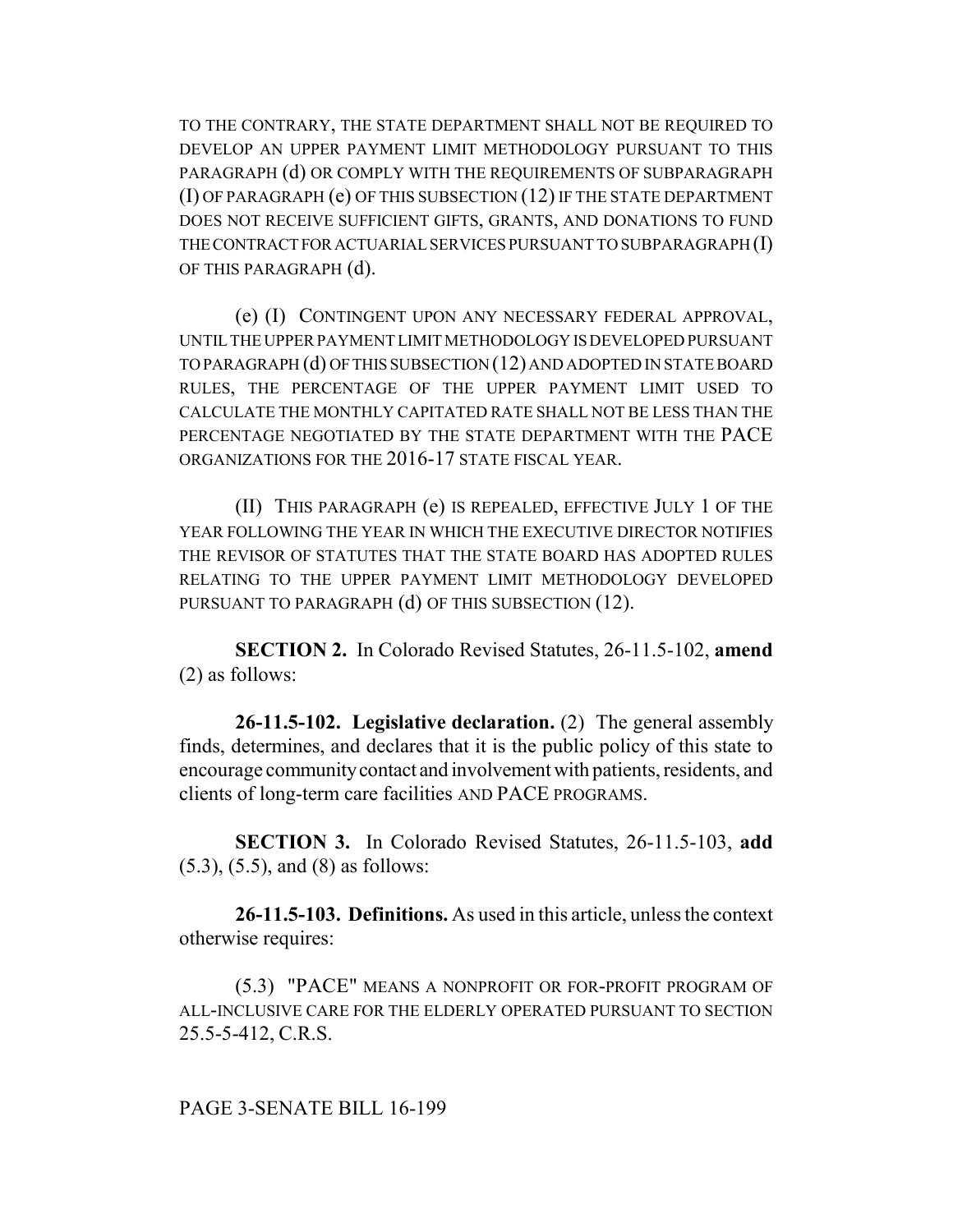(5.5) "PACE PARTICIPANT" MEANS ANY INDIVIDUAL WHO IS A CURRENT OR PROSPECTIVE OR FORMER PATIENT OR CLIENT OF ANY PACE PROGRAM IN THE STATE.

(8) "STATE PACE OMBUDSMAN" MEANS THE PERSON DESIGNATED TO IMPLEMENT THE DUTIES AND FUNCTIONS REQUIRED PURSUANT TO SECTION 26-11.5-113.

**SECTION 4.** In Colorado Revised Statutes, 26-11.5-104, **amend** (3); and **add** (4) as follows:

**26-11.5-104. Creation of state long-term care ombudsman program-state PACE ombudsman.** (3) Local ombudsman programs shall be established statewide. Such programs shall be operated by the state department under contract, grant, or agreement between the state department and a public agency or an appropriate private nonprofit organization. Personnel of local programs shall be trained and designated as qualified representatives of the office in accordance with section  $26-11.5-105(1)$  (b).

(4) A STATE PACE OMBUDSMAN OFFICE IS ESTABLISHED IN THE STATE LONG-TERM CARE OMBUDSMAN PROGRAM TO CARRY OUT THE DUTIES SET FORTH IN SECTION 26-11.5-113.

**SECTION 5.** In Colorado Revised Statutes, 26-11.5-107, **add** (3) as follows:

**26-11.5-107. Notice of ombudsman services.** (3) EVERY PACE PROGRAM SHALL POST IN A CONSPICUOUS PLACE AT ALL PACE FACILITIES AND PROVIDE TO ALL PACE PARTICIPANTS, IN WRITING, A NOTICE WITH THE NAME, ADDRESS, AND PHONE NUMBER OF THE PACE OMBUDSMAN, OR HIS OR HER DESIGNEE. THE STATE PACE OMBUDSMAN SHALL PROVIDE THE NOTICE TO BE POSTED BY THE PACE PROGRAM.

**SECTION 6.** In Colorado Revised Statutes, 26-11.5-108, **amend** (2); and **add** (2.5) as follows:

**26-11.5-108. Access to facility - residents - records confidentiality.** (2) In performing ombudsman duties and functions OF THEIR RESPECTIVE OFFICES in accordance with this article an ombudsman

## PAGE 4-SENATE BILL 16-199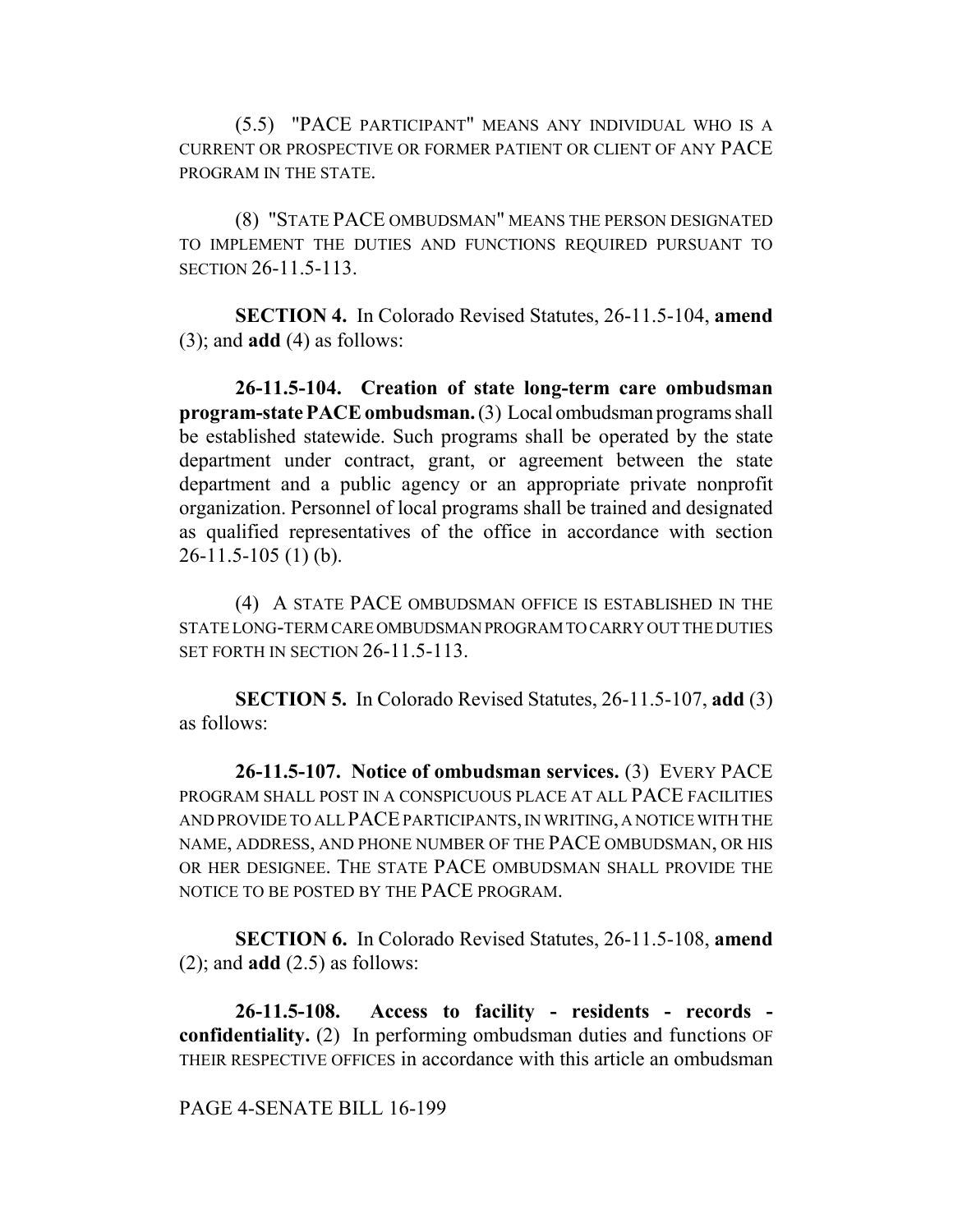shall have access to review the medical and social records of a resident OR PACE PARTICIPANT eligible for ombudsman services pursuant to this article, provided the resident OR PACE PARTICIPANT has consented to such review. In the event consent to such review is not available because the resident OR PACE PARTICIPANT is incapable of consenting and has no guardian to provide such consent, inspection of such THE RESIDENT'S RECORDS OR PACE PARTICIPANT'S records may be made INSPECTED by the state long-term care ombudsman OR THE STATE PACE OMBUDSMAN, RESPECTIVELY.

(2.5) AN OMBUDSMAN, UPON PRESENTING A STATE PACE OMBUDSMAN IDENTIFICATION CARD, SHALL HAVE IMMEDIATE ACCESS TO A PACE PROGRAM OR FACILITY AND TO ITS PACE PARTICIPANTS FOR THE PURPOSES OF EFFECTIVELY CARRYING OUT THE PROVISIONS OF THIS ARTICLE.

**SECTION 7.** In Colorado Revised Statutes, 26-11.5-109, **amend** (2) introductory portion and (4) (a); and **add** (2) (c) and (2) (d) as follows:

**26-11.5-109. Interference with ombudsmen prohibited - civil penalty.** (2) No person shall take any discriminatory, disciplinary, or retaliatory action against the following individuals for any communication with an ombudsman or for any information provided in good faith to the STATE LONG-TERM CARE OMBUDSMAN office OR TO THE STATE PACE OMBUDSMAN OFFICE in carrying out its THEIR RESPECTIVE OMBUDSMAN duties and responsibilities under this article:

(c) ANY PACE PARTICIPANT; OR

(d) ANY OFFICER OR EMPLOYEE OF A PROGRAM, ORGANIZATION, FACILITY, OR GOVERNMENTAL AGENCY PROVIDING SERVICES TO PACE PARTICIPANTS.

(4) (a) Any person listed in paragraphs (a),  $\overline{and}$  (b), (c), AND (d) of subsection (2) of this section, or any person acting on such person's behalf, including the state or a local ombudsman, may file a complaint with the department of human services against any person who violates subsection (1) or (2) of this section. The said department shall investigate such a complaint and, if there is sufficient evidence of a violation, shall be authorized to assess, enforce, and collect the appropriate penalty set forth

PAGE 5-SENATE BILL 16-199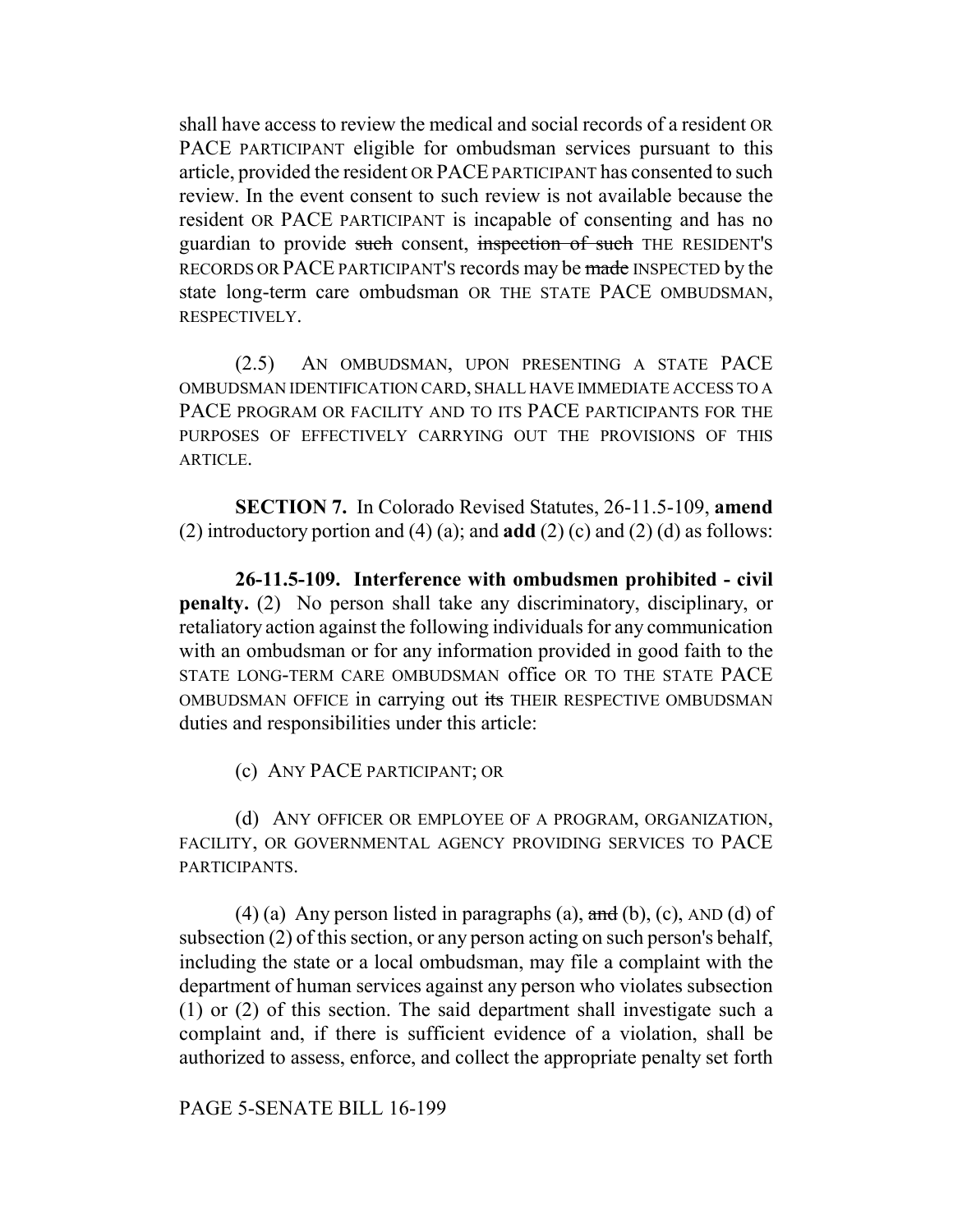in subsection (3) of this section.

**SECTION 8.** In Colorado Revised Statutes, 26-11.5-111, **amend**  $(1)$  (a),  $(1)$  (b), and  $(1)$  (c) as follows:

**26-11.5-111. Duties of state department.** (1) In order to implement the provisions of this article, the state department shall carry out the following duties:

(a) Establish a statewide uniform reporting system to collect and analyze data relating to complaints and conditions in long-term care facilities OR PACE PROGRAMS for the purpose of identifying and resolving significant problems, with specific provision for the submission of such data on a regular basis to the state agency responsible for licensing or certifying long-term care facilities AND PACE ORGANIZATIONS;

(b) Establish procedures to assure that information contained in any files maintained in accordance with the state long-term care ombudsman program shall be disclosed only at the discretion of the state long-term care ombudsman OR THE STATE PACE OMBUDSMAN, AS APPLICABLE, and that the identity of a complainant be disclosed only with the written consent of such complainant or in accordance with a court order;

(c) Ensure that no individual INDIVIDUALS involved in the designation of the state long-term care ombudsman nor AND THE STATE PACE OMBUDSMAN, AND any officer, employee, or volunteer of the statewide program in performing ombudsman functions, is subject to any DO NOT HAVE A conflict of interest;

**SECTION 9.** In Colorado Revised Statutes, **add** 26-11.5-113 as follows:

**26-11.5-113. Duties of state PACE ombudsman.** (1) THE STATE PACE OMBUDSMAN HAS THE FOLLOWING DUTIES AND FUNCTIONS:

(a) ESTABLISH STATEWIDE POLICIES AND PROCEDURES TO IDENTIFY, INVESTIGATE, AND SEEK THE RESOLUTION OR REFERRAL OF COMPLAINTS MADE BY OR ON BEHALF OF A PACE PARTICIPANT RELATED TO ANY ACTION, INACTION, OR DECISION OF ANY PACE ORGANIZATION OR PACE PROVIDER OR OF ANY PUBLIC AGENCY, INCLUDING THE STATE DEPARTMENT OF HUMAN

## PAGE 6-SENATE BILL 16-199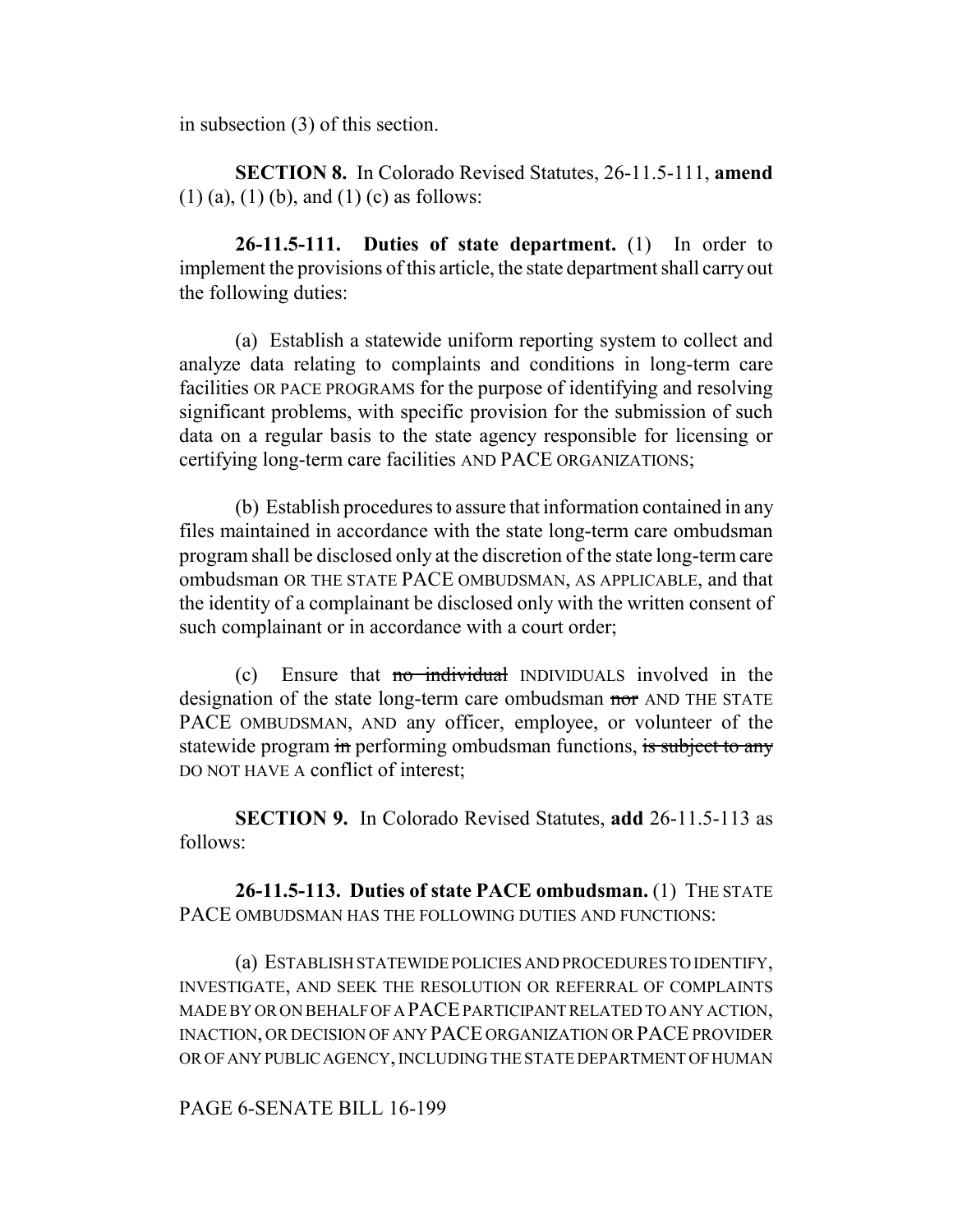SERVICES AND COUNTY DEPARTMENTS OF SOCIAL SERVICES, THAT MAY ADVERSELY AFFECT THE HEALTH, SAFETY, WELFARE, OR RIGHTS OF THE PACE PARTICIPANT:

(b) ESTABLISH PROCEDURES TO ANALYZE AND MONITOR THE DEVELOPMENT AND IMPLEMENTATION OF FEDERAL, STATE, AND LOCAL LAWS, REGULATIONS, AND POLICIES WITH RESPECT TO PACE SERVICES AND PROGRAMS OR FACILITIES. ON THE BASIS OF THE ANALYSIS AND MONITORING, THE STATE PACE OMBUDSMAN SHALL RECOMMEND TO THE APPROPRIATE GOVERNING BODY CHANGES TO LAWS, REGULATIONS, AND POLICIES.

(c) PREPARE A NOTICE INFORMING PACE PARTICIPANTS OF THE EXISTENCE OF A STATE PACE OMBUDSMAN AND THE DUTIES OF THE STATE PACE OMBUDSMAN FOR POSTING AT ALL PACE PROGRAMS AND FACILITIES.

(2) THE POLICIES AND PROCEDURES ADOPTED PURSUANT TO PARAGRAPH (a) OF SUBSECTION (1) OF THIS SECTION MAY BE APPLIED TO COMPLAINTS BY OR ON BEHALF OF PACE PARTICIPANTS WHERE THE PROVISION OF OMBUDSMAN SERVICES WILL EITHER BENEFIT OTHER PACE PARTICIPANTS ENROLLED IN THE SAME PACE PROGRAM THAT IS THE SUBJECT OF THE COMPLAINT OR PACE PARTICIPANTS IN GENERAL, OR WHERE OMBUDSMAN SERVICE IS THE ONLY VIABLE AVENUE OF ASSISTANCE AVAILABLE TO THE PACE PARTICIPANT AND THE OMBUDSMAN SERVICE WILL NOT SIGNIFICANTLY DIMINISH THE PACE ORGANIZATION'S EFFORTS ON BEHALF OF THE PARTICIPANTS.

(3) IN ADDITION TO THE DUTIES AND FUNCTIONS SET FORTH IN SUBSECTIONS (1) AND (2) OF THIS SECTION, THE STATE PACE OMBUDSMAN AND HIS OR HER REPRESENTATIVES HAVE THE AUTHORITY TO PURSUE ADMINISTRATIVE, LEGAL, OR OTHER APPROPRIATE REMEDIES ON BEHALF OF PACE PARTICIPANTS FOR THE PURPOSES OF EFFECTIVELY CARRYING OUT THE PROVISIONS OF PARAGRAPH (a) OF SUBSECTION (1) OF THIS SECTION AND SUBSECTION (2) OF THIS SECTION.

(4) (a) THE STATE DEPARTMENT MAY SEEK, ACCEPT, AND EXPEND GIFTS, GRANTS, AND DONATIONS FROM PRIVATE OR PUBLIC SOURCES FOR THE PURPOSES OF ESTABLISHING THE STATE PACE OMBUDSMAN OFFICE AND IMPLEMENTING THIS SECTION.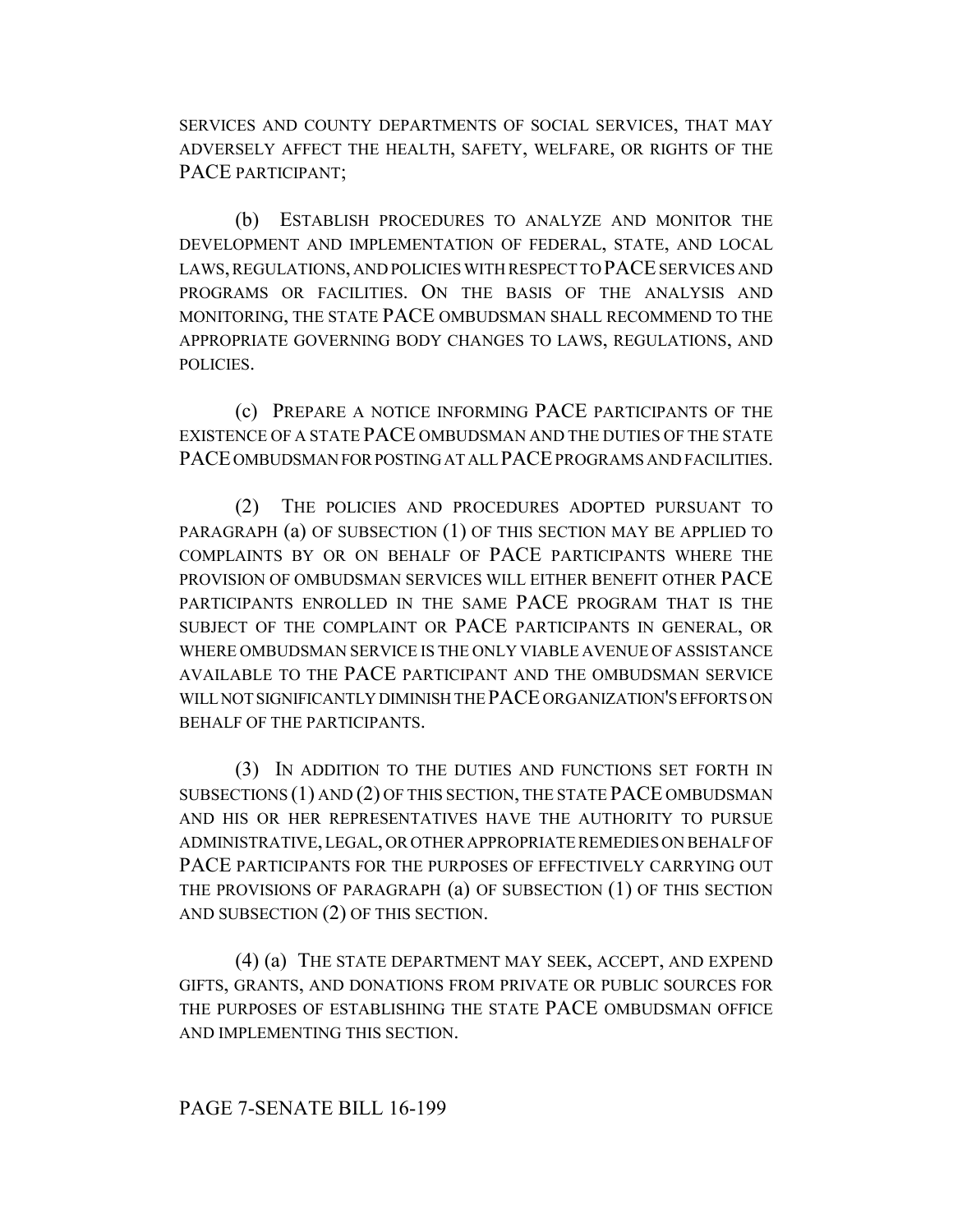(b) THE PACE OMBUDSMAN FUND, REFERRED TO IN THIS PARAGRAPH (b) AS THE "FUND", IS HEREBY CREATED IN THE STATE TREASURY. THE FUND CONSISTS OF GIFTS, GRANTS, AND DONATIONS CREDITED TO THE FUND PURSUANT TO THIS SUBSECTION (4) AND ANY OTHER MONEY THAT THE GENERAL ASSEMBLY MAY APPROPRIATE OR TRANSFER TO THE FUND. THE STATE TREASURER SHALL CREDIT ALL INTEREST AND INCOME DERIVED FROM THE DEPOSIT AND INVESTMENT OF MONEY IN THE FUND TO THE FUND. ANY UNEXPENDED AND UNENCUMBERED MONEY REMAINING IN THE FUND AT THE END OF A FISCAL YEAR SHALL REMAIN IN THE FUND AND SHALL NOT BE TRANSFERRED TO ANY OTHER FUND. SUBJECT TO ANNUAL APPROPRIATION BY THE GENERAL ASSEMBLY, THE STATE DEPARTMENT MAY EXPEND MONEY FROM THE FUND FOR PURPOSES OF ESTABLISHING THE STATE PACE OMBUDSMAN OFFICE PURSUANT TO THIS ARTICLE.

(c) (I) NOTWITHSTANDING THE PROVISIONS OF THIS ARTICLE TO THE CONTRARY, IF IN ANY OF STATE FISCAL YEARS 2016-17 THROUGH 2020-21 THE STATE DEPARTMENT DOES NOT RECEIVE SUFFICIENT GIFTS, GRANTS, OR DONATIONS NECESSARY TO FUND A STATE PACE OMBUDSMAN TO CARRY OUT THE DUTIES SET FORTH IN THIS SECTION, A STATE PACE OMBUDSMAN OFFICE SHALL NOT BE ESTABLISHED IN THE STATE LONG-TERM CARE OMBUDSMAN PROGRAM.

(II) THIS PARAGRAPH (c) IS REPEALED, EFFECTIVE JULY 1, 2021.

**SECTION 10.** In Colorado Revised Statutes, **add** 26-11.5-114 as follows:

**26-11.5-114. Stakeholder process - state PACE ombudsman reporting.** (1) THE STATE DEPARTMENT SHALL CONVENE A STAKEHOLDER GROUP FOR PURPOSES OF DEVELOPING LEGISLATION TO BE INTRODUCED DURING THE 2017 LEGISLATIVE SESSION CONCERNING A COMPREHENSIVE STATEWIDE PACE OMBUDSMAN PROGRAM WITHIN THE STATE PACE OMBUDSMAN OFFICE THAT INCLUDES LOCAL PACE OMBUDSMEN.

(2) THE STAKEHOLDER GROUP SHALL INCLUDE, AT A MINIMUM:

(a) THE STATE PACE OMBUDSMAN, ONCE ESTABLISHED;

(b) THE STATE LONG-TERM CARE OMBUDSMAN AND ONE OR MORE

PAGE 8-SENATE BILL 16-199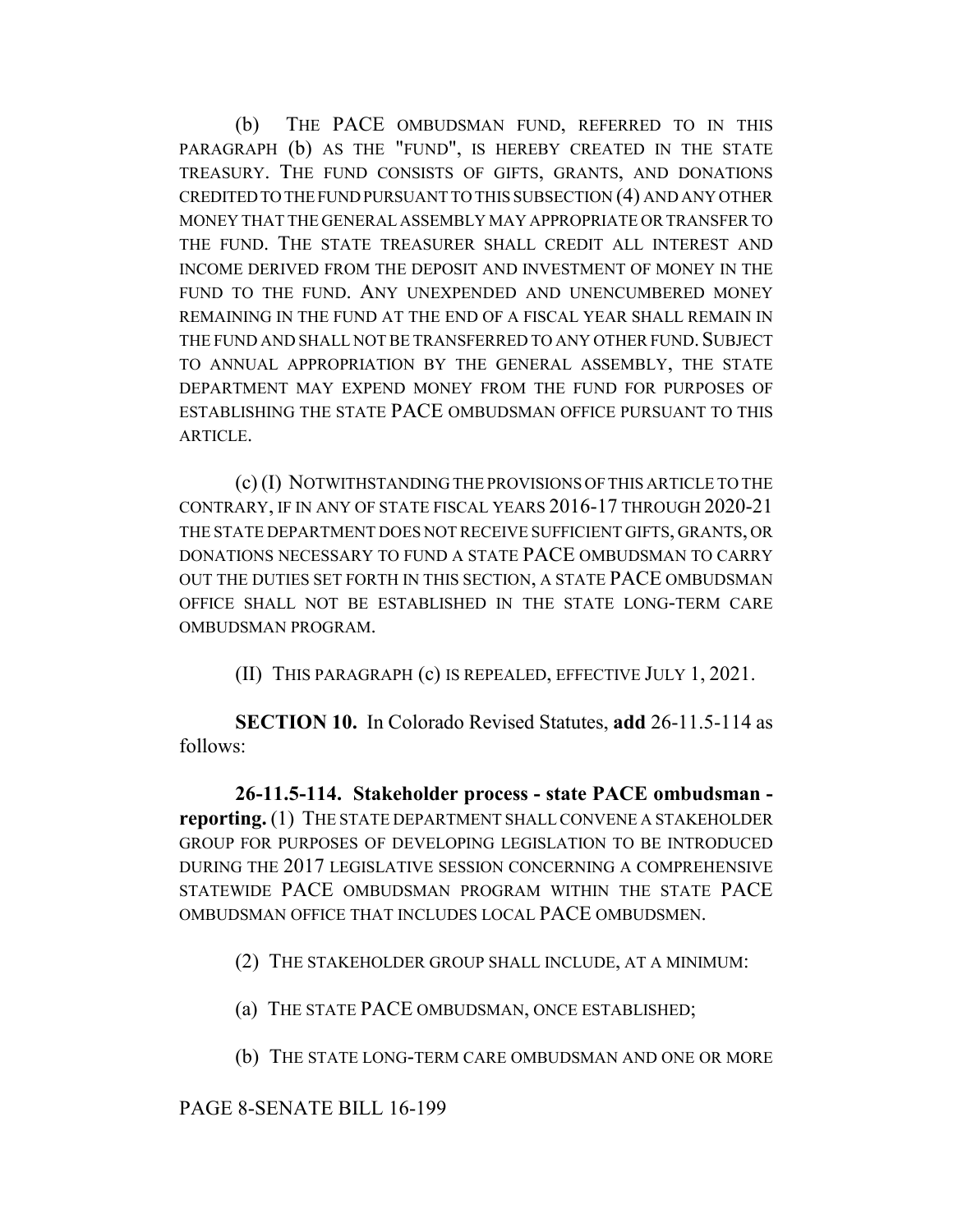LOCAL OMBUDSMEN;

(c) REPRESENTATIVES OF PACE ORGANIZATIONS;

(d) COMMUNITY ADVOCATES; AND

(e) ANY OTHER INTERESTED STAKEHOLDERS, INCLUDING REPRESENTATIVES OF STATE AGENCIES, AS DETERMINED BY THE STATE DEPARTMENT.

(3) THE STAKEHOLDER GROUP SHALL CONSIDER THE NUMBER AND LOCATION OF ANY NECESSARY LOCAL PACE OMBUDSMEN AND PROJECTED SERVICE LEVELS FOR THE COMPREHENSIVE STATEWIDE PACE OMBUDSMAN PROGRAM.

(4) THE STATE DEPARTMENT SHALL REPORT ON THE WORK OF THE STAKEHOLDER GROUP TO THE JOINT BUDGET COMMITTEE AND TO THE STATE DEPARTMENT'S LEGISLATIVE COMMITTEE OF REFERENCE AS PART OF THE AGENCY'S ANNUAL PRESENTATION PURSUANT TO SECTION 2-7-103,C.R.S., MADE DURING THE INTERIM PRIOR TO THE START OF THE 2017 LEGISLATIVE SESSION.

**SECTION 11. Appropriation.** (1) For the 2016-17 state fiscal year, \$225,000 is appropriated to the department of health care policy and financing for use by the executive director's office. This appropriation is from the department of health care policy and financing cash fund created in section 25.5-1-109, C.R.S. To implement this act, the executive director's office may use this appropriation for general professional services and special projects.

(2) For the 2016-17 state fiscal year, \$81,675 is appropriated to the department of human services for use by the state ombudsman program. This appropriation is from the PACE ombudsman fund created in section 26-11.5-113 (4) (b), C.R.S., and is based on an assumption that the department will require an additional 1.0 FTE.

**SECTION 12. Safety clause.** The general assembly hereby finds,